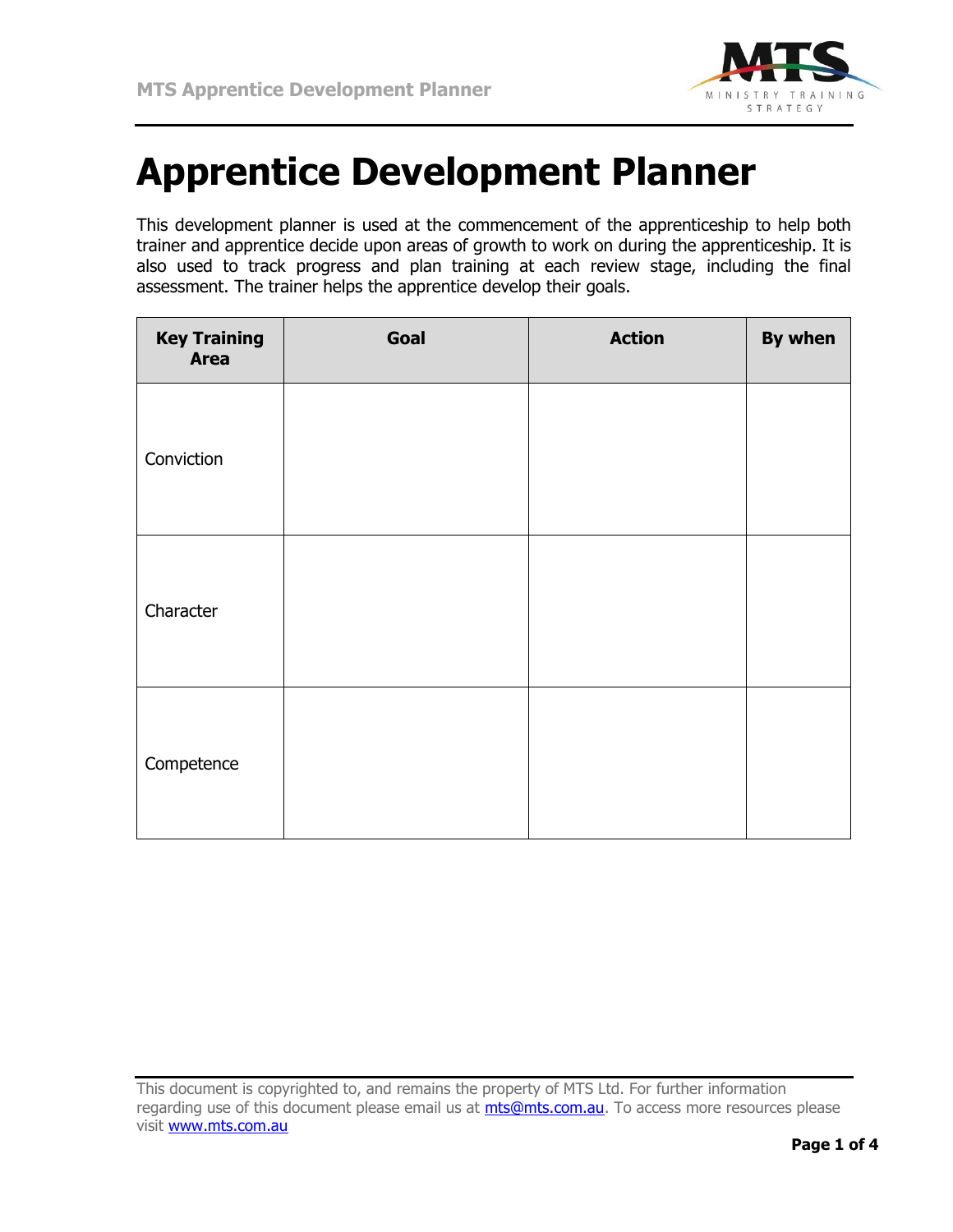

| <b>Key Training</b>                | <b>Learning Strand</b>                                                                                                                                                                                                                                                                                                                                                                     | <b>Learning Objectives (Apprentices</b>                                                                                                                                                                                                                                                                                                                                                                                                                                                                                                                                             |  |
|------------------------------------|--------------------------------------------------------------------------------------------------------------------------------------------------------------------------------------------------------------------------------------------------------------------------------------------------------------------------------------------------------------------------------------------|-------------------------------------------------------------------------------------------------------------------------------------------------------------------------------------------------------------------------------------------------------------------------------------------------------------------------------------------------------------------------------------------------------------------------------------------------------------------------------------------------------------------------------------------------------------------------------------|--|
| <b>Area</b>                        |                                                                                                                                                                                                                                                                                                                                                                                            | will be able to)                                                                                                                                                                                                                                                                                                                                                                                                                                                                                                                                                                    |  |
| <b>Conviction</b><br>(Knowing God) | 1. Bible Study<br>Apprentices should develop<br>commitment to the Bible,<br>respecting it as the revealed<br>and reliable Word of God, as<br>well as cultivating the desire<br>and the skills to read and<br>apply it.                                                                                                                                                                     | • Explain why the Word of God is reliable.<br>• Demonstrate persistence in the discipline<br>of daily Bible reading.<br>• Demonstrate persistence in the<br>application of the Bible to daily life.<br>• Construct a timeline showing the flow of<br>events in Scripture.<br>• Explain the meaning of specific passages<br>within their immediate context and the<br>whole message of Scripture.                                                                                                                                                                                    |  |
|                                    | 2. Thinking<br>theologically<br>Apprentices should have a<br>sound understanding of the<br>gospel, and grow in their<br>ability to reflect theologically<br>and critically about Christian<br>ministry.                                                                                                                                                                                    | • Explain the gospel of God's grace in terms<br>of:<br>the elective purposes of God<br>$\circ$<br>the nature of sin<br>$\circ$<br>God's righteous judgement<br>$\circ$<br>the person and work of Christ<br>$\circ$<br>justification by faith.<br>$\circ$<br>• Explain the doctrine of revelation and<br>critique alternative views of knowing God.<br>• Explain the elements of evangelical<br>ministry and critique alternative views of<br>Christian ministry.                                                                                                                    |  |
| <b>Character</b><br>(Godly Living) | 3. Prayer and godliness<br>Apprentices should strive to<br>live out a mature Christian<br>life characterised by a love<br>for and trust in God. Their<br>reliance on his power should<br>be expressed through<br>prayer. Apprentices should<br>demonstrate a commitment<br>to personal integrity,<br>especially in the areas of<br>faithfulness, truthfulness,<br>purity and self-control. | • Demonstrate perseverance in daily prayer.<br>• Demonstrate extensive prayer, reflecting<br>God's concerns.<br>• Demonstrate leadership of family and<br>friends in the Word of God and prayer,<br>encouraging them in Christian faith and<br>maturity.<br>• Consciously submit to the Word of God in<br>obedience, making specific changes in<br>thinking, attitude and actions.<br>• Identify ungodly motivations $-$ for<br>example, wanting to preach in order to<br>get attention or praise from people<br>instead of wanting to preach in order to<br>love and serve people. |  |
|                                    | 4. Relationships in<br>ministry<br>Apprentices should cultivate<br>a humble, self-giving<br>attitude towards others.<br>Apprentices should exercise                                                                                                                                                                                                                                        | • Volunteer for unattractive jobs.<br>• Demonstrate 'going the extra mile' in<br>serving people.<br>• Serve in areas outside of formal<br>responsibilities.<br>• Demonstrate reliability in big and small                                                                                                                                                                                                                                                                                                                                                                           |  |

Use this training framework as a guide:

This document is copyrighted to, and remains the property of MTS Ltd. For further information regarding use of this document please email us at *mts@mts.com.au*. To access more resources please visit [www.mts.com.au](http://www.mts.com.au/)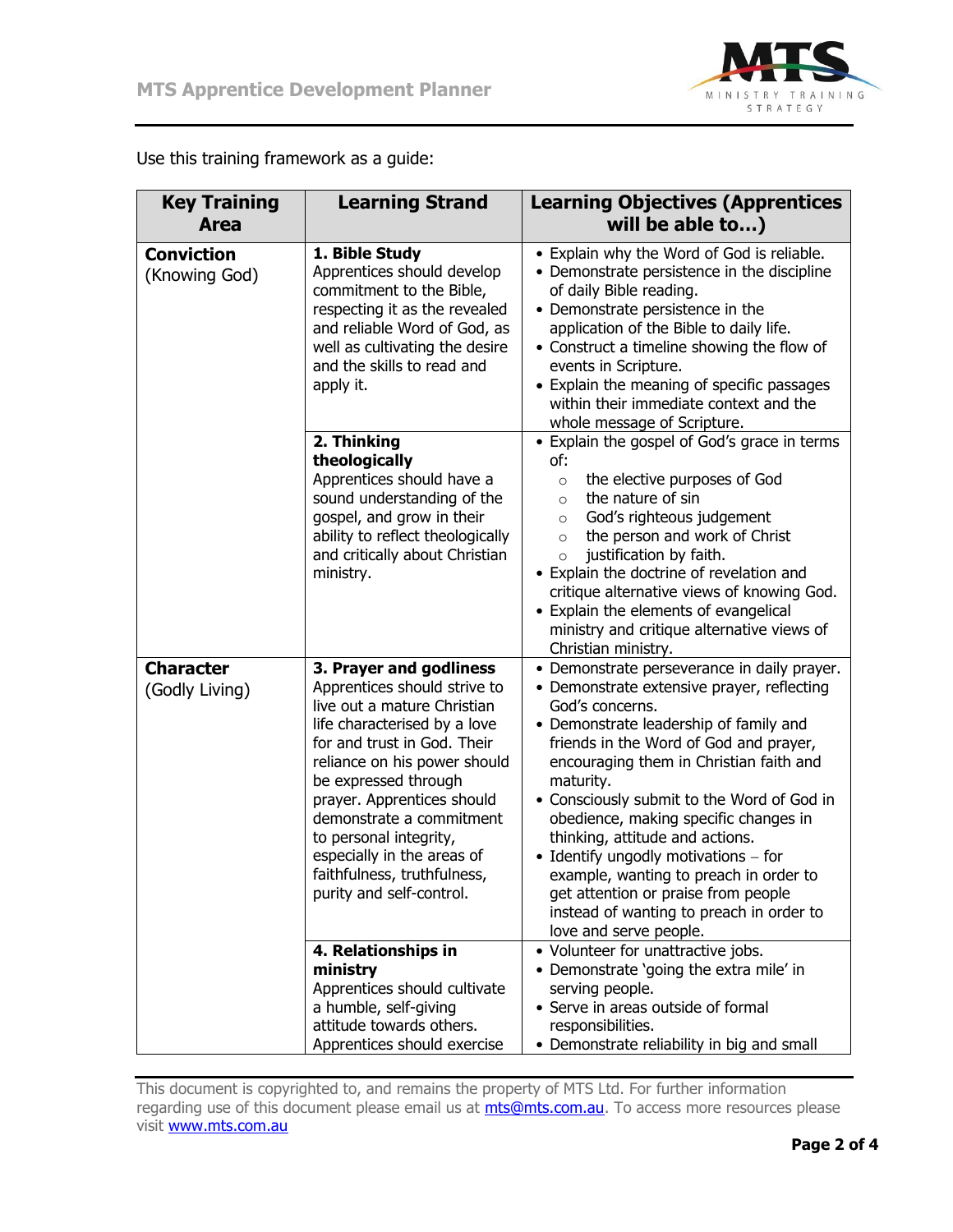

|                   | sober judgement and<br>pastoral sensitivity, and<br>grow in their listening<br>abilities and skills in building<br>rapport and trust. They<br>should be teachable and<br>open to feedback.                                                                                                    | matters.<br>• Demonstrate a long-term interest in<br>people.<br>• Work cooperatively with others.<br>• Look not only to their own interests but<br>also to the interests of the team, even<br>prioritizing the interests of the team<br>above their own.<br>• Submit to leaders and be loyal.<br>• Listen to others.<br>• Speak the truth in a gentle but firm<br>manner.<br>• Respond to feedback in a teachable<br>manner.<br>• Resolve personal conflicts with people.<br>• Respond to criticism in an open, non-<br>defensive manner.<br>• Demonstrate awareness of how their<br>manners and personality affect others.<br>• Build rapport with people from other age<br>groups and backgrounds. |
|-------------------|-----------------------------------------------------------------------------------------------------------------------------------------------------------------------------------------------------------------------------------------------------------------------------------------------|------------------------------------------------------------------------------------------------------------------------------------------------------------------------------------------------------------------------------------------------------------------------------------------------------------------------------------------------------------------------------------------------------------------------------------------------------------------------------------------------------------------------------------------------------------------------------------------------------------------------------------------------------------------------------------------------------|
| <b>Competence</b> | 5. Evangelism and world                                                                                                                                                                                                                                                                       | • Build friendships with non-Christians.                                                                                                                                                                                                                                                                                                                                                                                                                                                                                                                                                                                                                                                             |
| (Ministry Skill)  | mission<br>Apprentices should engage<br>in proclaiming the gospel<br>while firmly relying on the<br>Holy Spirit. Apprentices<br>should have a heart for the<br>lost, sympathy for the<br>background of their hearers<br>(individuals and groups),<br>and a commitment to world<br>evangelism. | • Establish rapport with people in<br>evangelistic situations.<br>• Explain the gospel clearly.<br>• Boldly urge people to respond to Christ.<br>• Offer the appropriate 'next step' for<br>individuals.<br>• Answer questions and objections.<br>• Follow up new Christians.<br>• Foster commitment in others to<br>evangelism.<br>• Cultivate a world vision for evangelism,<br>not just a local vision.                                                                                                                                                                                                                                                                                           |
|                   | 6. Teaching the Bible<br>Apprentices should work at<br>building mature Christians<br>by teaching the Bible one-to-<br>one, in small groups and in<br>public settings to children,<br>youth and adults.                                                                                        | • Exegete and explain a passage of the<br>Bible.<br>• Help individuals make progress in the<br>• Christian life by applying the Bible to their<br>lives.<br>• Read the Bible one-to-one.<br>• Lead a Bible study discussion.<br>• Give a talk from a passage of the Bible.<br>• When teaching the Bible, apply principles<br>of how people learn.<br>• Lead in church and/or in other gatherings<br>by reading the Bible, chairing meetings,<br>interviewing people and so on.                                                                                                                                                                                                                       |

This document is copyrighted to, and remains the property of MTS Ltd. For further information regarding use of this document please email us at *mts@mts.com.au*. To access more resources please visit [www.mts.com.au](http://www.mts.com.au/)